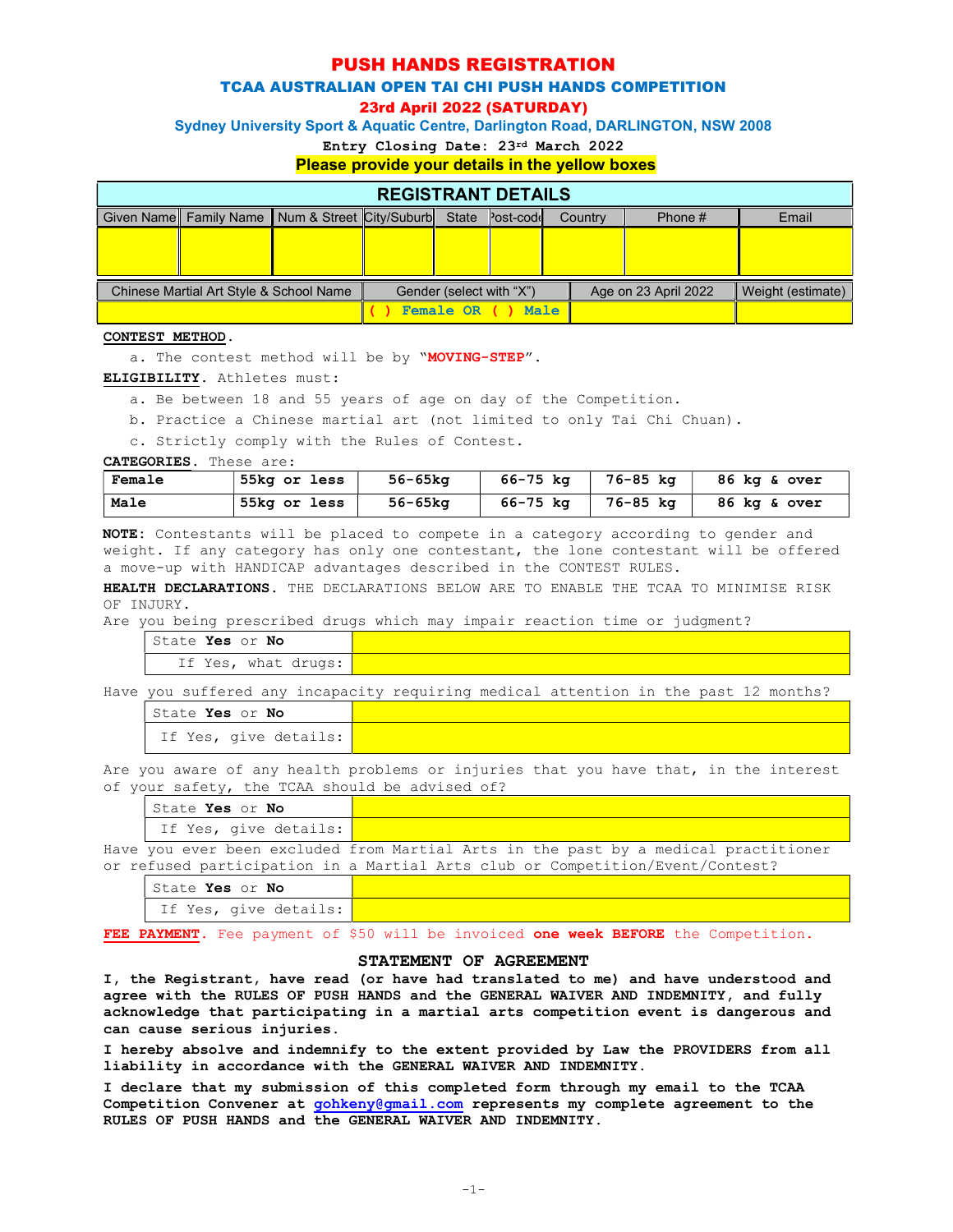## GENERAL WAIVER and INDEMNITY

### TCAA AUSTRALIAN OPEN TAI CHI PUSH HANDS COMPETITION 2022

### NOTICE: Agreement to this GENERAL WAIVER AND INDEMNITY is an integral part of the registration and participation conditions.

In all cases except where inconsistent with the Laws of Australia, the Registrant for him/herself, his/her executors, administrators, dependents and other personal representatives, hereby absolves and indemnifies to the extent provided by Law the PROVIDERS (see Schedule 1) and all their servants, agents, employees and other persons under the PROVIDERS control (the "Indemnified") from all liability howsoever arising for injury or damage (including but not limited to the Registrant's person, whether fatal or otherwise, property and personal belongings) however caused including by the negligence of the Indemnified, arising out of or participating in Martial Arts or in connection with Martial Arts or in any way caused by, or arising out of, any activity carried on by the Indemnified.

The Registrant agrees to occupy and use, at their own risk, the premises that the Tai Chi Association of Australia (TCAA) leased and release to the full extent permitted by Law the TCAA, and its agents, servants, contractors, employees and volunteers from all claims and demands of every kind resulting from any accident or damage to property or injury or death to the Registrant while participating in a martial arts competition/event/contest conducted by the TCAA.

The Registrant agrees that any person participating at any martial arts contest/event/competition organised by TCAA are only allowed to do so on the distinct understanding that they do so entirely at their own risk.

The Registrant accepts that neither the TCAA nor its agents or employees shall be responsible for any loss or damage to such personal property or equipment that they may bring to the competition/event/contest.

The Registrant hereby grants consent for any photographic or video image of his/her performance to be used by the TCAA or any entity that the TCAA so authorises. The Registrant agrees to make no claim for the use of his/her image and/or performance at this Event.

The Registrant agrees that DISQUALIFICATION within the Competition does not absolve the Registrant from any civil action brought against him/her because of wilful application of illegal techniques or behaviour causing injury.

The Registrant agrees to comply with all instructions issued to enable the conduct of this Competition, and for the protection of persons at the Venue in respect of any communicable diseases.

SCHEDULE 1. In addition to the Tai Chi Association of Australia (TCAA), the providers in respect of this Agreement include:

- (a) All TCAA staff, officials and volunteers, including the TCAA Committee.
- (b) All State and Territory branches of the TCAA.
- (c) The Management, staff and owners of the Venue.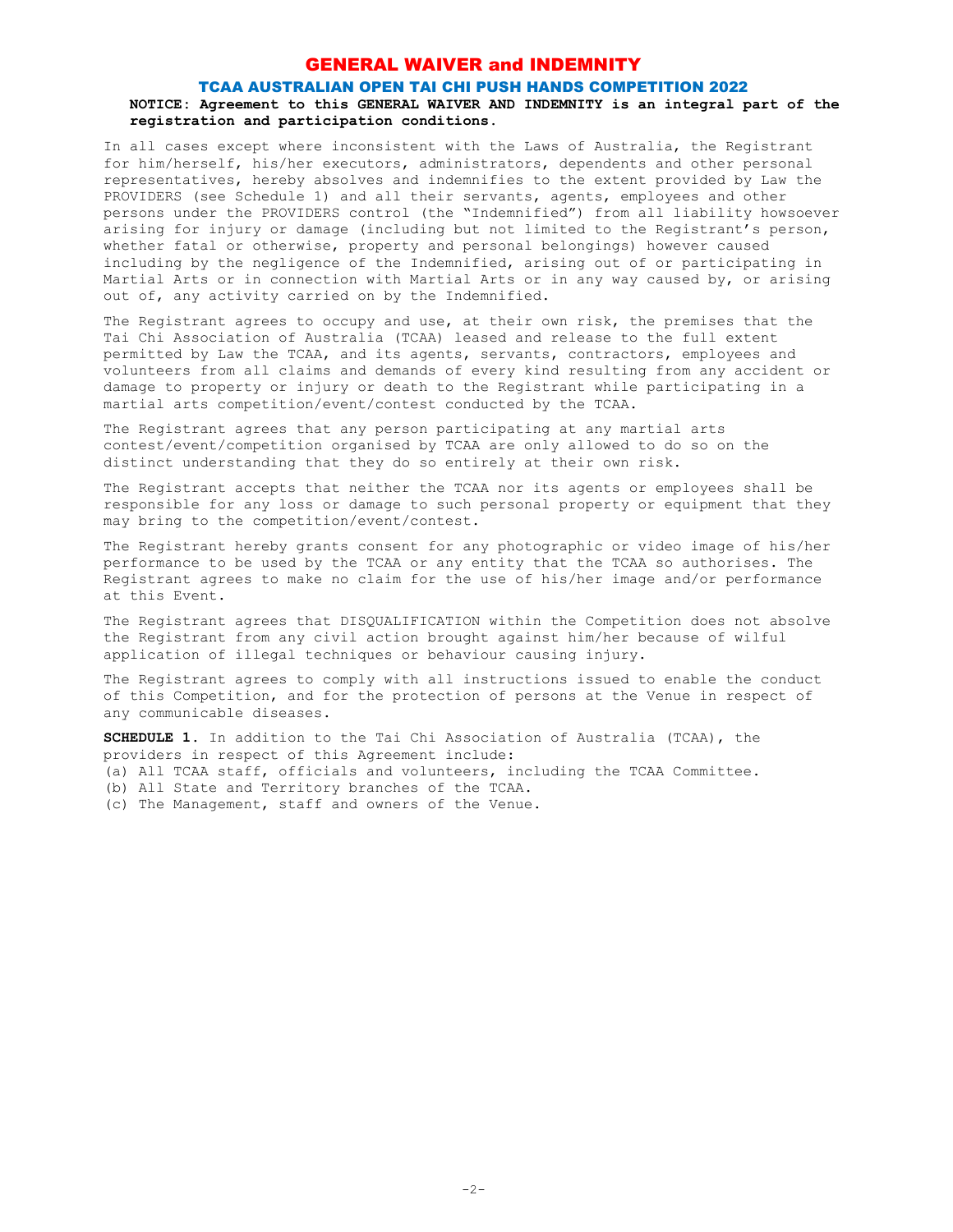## TCAA AUSTRALIAN OPEN TAI CHI PUSH HANDS COMPETITION 2022

#### 1. GENERAL

- a) This Push Hands Championship will be a *Error!* Reference source not found. event.
- b) These Rules aim to promote the higher skills of Tai Chi Push Hands.
- c) These Rules are designed to maximise realism without compromise on safety.
- d) These Rules are applicable to this Championship only.

## 2. COVID-SAFE RESTRICTION

- a) If the Government of NSW rules for Covid Control prevailing on the Day should render the Competition impossible or impractical or meaningless, TCAA will cancel or defer the Competition, and advise all contestants and official as soon as the decision is made.
- b) If the Competition is cancelled or deferred, all fees paid will be refunded or held for the next competition according to the registrants option.

### 3. FITNESS

a) The Referee reserves the right, before or during a bout, to require an athlete to withdraw from contest if they consider the athlete is at risk of injury due to weakness or injury; absolutely no appeal permitted.

### 4. WEIGH-IN

a) Weigh-in will be conducted in the morning on the Day, whereupon the draw will be finalised.

### 5. HANDICAPS

- a) Movement Up a Weight Division. Movement up a division may be offered to a contestant if his/her division has less than 2 contestants. A handicap of 1 point will be given for each 6 kg (or part of) weight difference from the lightest contestant registered in the higher weight division.
- b) Movement from Female to Male Division. Movement into an equivalent weight Male division because of lack of competition will be provided with a handicap of 2 points. This handicap is in addition to the weight division handicap points.

#### 6. ATHLETE COSTUME AND FOOTWEAR

- $\overline{a}$ ) **Tops.** Push Hands athletes shall wear tops that do not expose the torso. Tops made of valuable or easily damaged material are to be avoided; damage will be own liability.
- b) Footwear. Rubber-soled sports shoes or sneakers must be worn. Performance with bare feet is not permitted. Heavy or armoured (caps/soles) footwear are not permitted.
- c) Protective Equipment. Athletes may wear protective equipment for groin, eye or mouth of their own supply. Female athletes may wear additional chest protective wear of their own supply.
- d) N/KN95 Masks. TCAA will have available N/KN95 masks, but it will be each contestants own decision and responsibility to wear the masks or not.
- 7. ARENA SET-UP

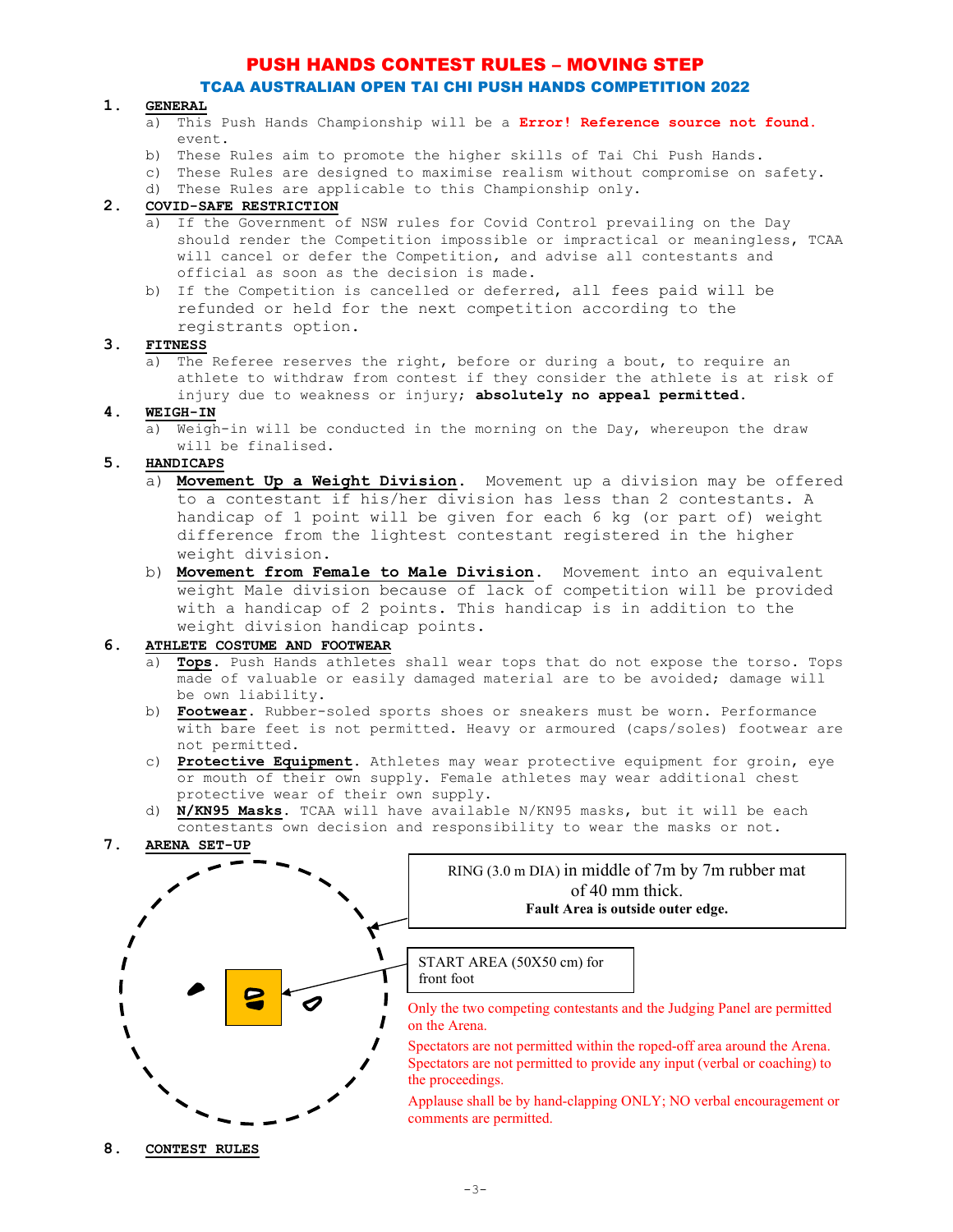### TCAA AUSTRALIAN OPEN TAI CHI PUSH HANDS COMPETITION 2022

- a) Objective. A contestant shall, using Legal Contact on Legal Target areas of the opponent's body, without Illegal Techniques, force the opponent into a fault to score points described at para 8.f): Scoring Points - Faults on Opponent, and win in accordance with rules at para 8.h): Winning the Contest.
- b) Contest Structure
	- Single Elimination. The progression will be by single elimination. The Organisers will pair off the opponents for each contest within each weight division.
	- ii) Contest. Each contest will consist of two rounds.
	- iii) Round. Each round will be of 60 seconds (nett) duration, with a 1 minute break in between. Each round will consist of a series of bouts.
	- iv) **Bouts.** Each bout is completed when it is stopped due to:
		- Contact is lost between the contestants.
		- Any point is scored or lost.
		- A "no-score" is declared by the Referee.
		- \* Stopped for any reason.

NOTE: The Referee may also stop a bout if a contestant who has chosen to wear a mask has his/her mask displaced to an ineffective position.

### c) Bout Starting Position.

- i) Front Foot. The front foot is placed adjacent to the opponent's front foot (inside against inside) within a common central square.
- ii) Back Foot. The back foot is placed behind the front foot and must remain within own side of the ring.
- iii) Weight. More than half the weight must be on the back foot.
- iv) Forward Hand. The forward hand shall contact at the back of the wrist with the opponent's in crossed (X) position vertically above the centre of the common square, with hands at stomach level.
- v) Rear Hand. The rear hand is in contact with the elbow area of the opponent's forward hand.
- vi) Change Position. For the start of the next bout, the front foot/hand will change to the alternate side.
- d) Bout Start.
	- i) Preliminary. There will be no preliminary non-attacking movement under these TCAA Rules.
	- ii) Start. Upon the order "Start" by the Referee(s), the contestants may attempt to unbalance each other to gain points with legal moves as provided for in rule 8.f): Scoring Points – Faults on Opponent.
- e) Bout Stop.<br> $\frac{3}{1}$  Stop.
	- Stop Command. At a Referee command "Stop" or Whistle by a judge, STOP and FREEZE movement; Referee will direct the disengagement.
	- ii) No Movement after Stop. Any movement after the command "Stop" that is deemed potentially dangerous may result in disqualification.
	- iii) Disengagement during Bout. The Referee(s) MUST command a "Stop" if the contestants have disengaged during a Bout, to obviate an uncontrolled re-engagement by the contestants that may result in an accident.
	- iv) After "Stop" Faults. Faults following a "Stop" command are not valid for scoring.

#### Scoring Points - Faults on Opponent.

### i) 1 point:

- One foot (sole) of opponent lands outside of the Ring.
- ii) 2 points:
	- Both feet of opponent forced to step out of the Ring together.
	- \* The opponent Falls<sup>\*</sup> within the Ring.
	- (\*Fall: A part of the body other than a sole touches the ground.)
- iii) 3 points:
	- \* The opponent Falls\* outside the Ring.
- iv) NO points: If immediately after causing the opponent to fault, the contestant also faults, whether due to own imbalance/momentum or caused by the opponent's legal moves before his/her fault, NO point is gained or lost by either contestants.

Note: If CONTACT IS LOST after faulting an opponent, further attack will not be awarded any more points.

g) Penalties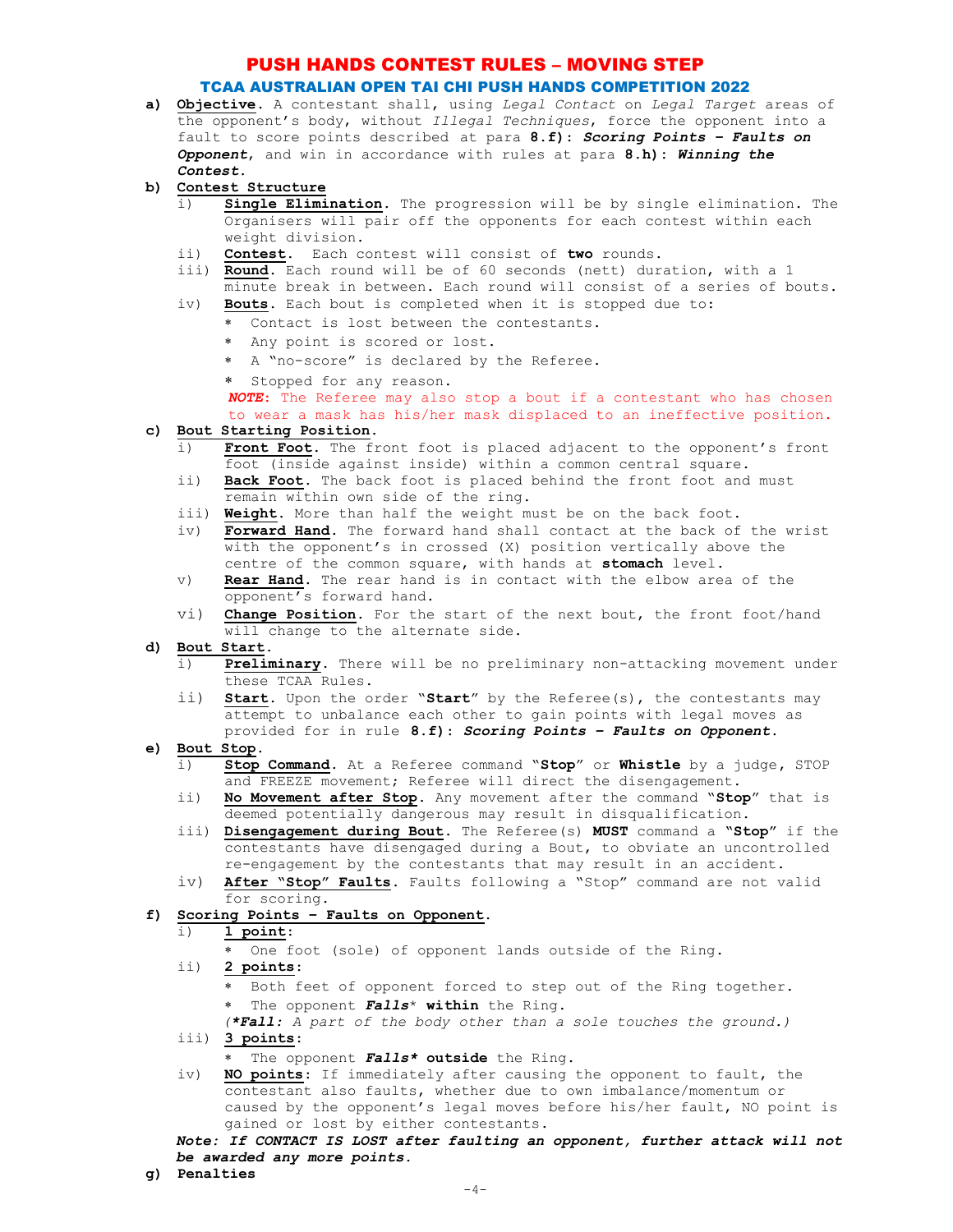## TCAA AUSTRALIAN OPEN TAI CHI PUSH HANDS COMPETITION 2022

## i) Loss of 1 point:

- Attacking before the Referee starts the bout.
- Attacking after a Stop command.
- ii) Loss of 1 point after first warning:
	- "Hugging" or "hanging on" the opponent for longer than 2 seconds.
	- Clutching the opponent's hands or arms for longer than 2 seconds.
	- Clutching the opponent's clothes.
	- Avoiding engagement.
- h) Winning the Contest.
	- i) First to attain 10 Points. If at any time during the contest, a contestant gains 10 points or more, that contestant will be declared the winner.
	- ii) Higher Points. At the end of the nett contest time, the contestant with the higher points wins.
		- If the points are equal, the lighter contestant is the winner.
	- iii) Opponent Withdrawal. A contestant is declared winner if the opponent withdraws for reasons not caused by an illegal technique on him/her.
	- iv) Opponent Disqualification. A contestant is declared winner if the opponent is disqualified.
	- WARNING: The existence of these Rules does not absolve a contestant from any civil action brought against him/her because of wilful application of techniques or behaviour causing injury. Video footage will be made available if properly subpoenaed.

**WOUTUDE** Watch the video explaining the Moving-Step Push Hands Rules. NOTE: The crossed hands at the start will be at stomach level rather than at face level as introduced in 2019.

**D** YouTube Watch the video explaining the starting position.

## 9. DISQUALIFICATION

- a) Disqualification. A contestant may be disqualified for any one illegal technique. A disqualification must be approved by the Push Hands Head Judge. NOTE: An act may not be considered a disqualifying act if it is deemed to be caused by the opponent.
- b) Illegal Techniques. The following, if resulting in pain or injury to an opponent, are grounds for Disqualification:
	- i) Strike, defined as contacting with impact, be it with hand, fingers, forearm, elbow, shoulder, foot, knee or head.
	- ii) Forming Fists during the contest.
	- iii) Point of Elbow applied on opponent.
	- iv) Force a locked joint (Chin Na).
	- v) Knee-Locking (of opponent's).
	- vi) Kick, (defined as any impact with foot, shin or knee on the opponent above the ankle.
	- vii) Illegal Attack:
		- Attack NON-legal target area resulting in pain or injury to opponent.
		- Attack using NON-legal contact resulting in pain or injury to opponent.

## c) Definitions

- i) Legal Contact. Only hands, arms and shoulders are permitted for placement on the opponent's legal target areas to control the opponent.
- ii) Legal Target Areas. Contact may only be made with the opponent on their hands, arms, and the torso below the base of the neck but above the bladder and the coccyx.

#### 10. AWARDS

- a) Each Division
	- i) 1st Prize (Gold medal).
	- ii) 2nd Prize (Silver medal).
- 11. APPEALS (PUSH HANDS)